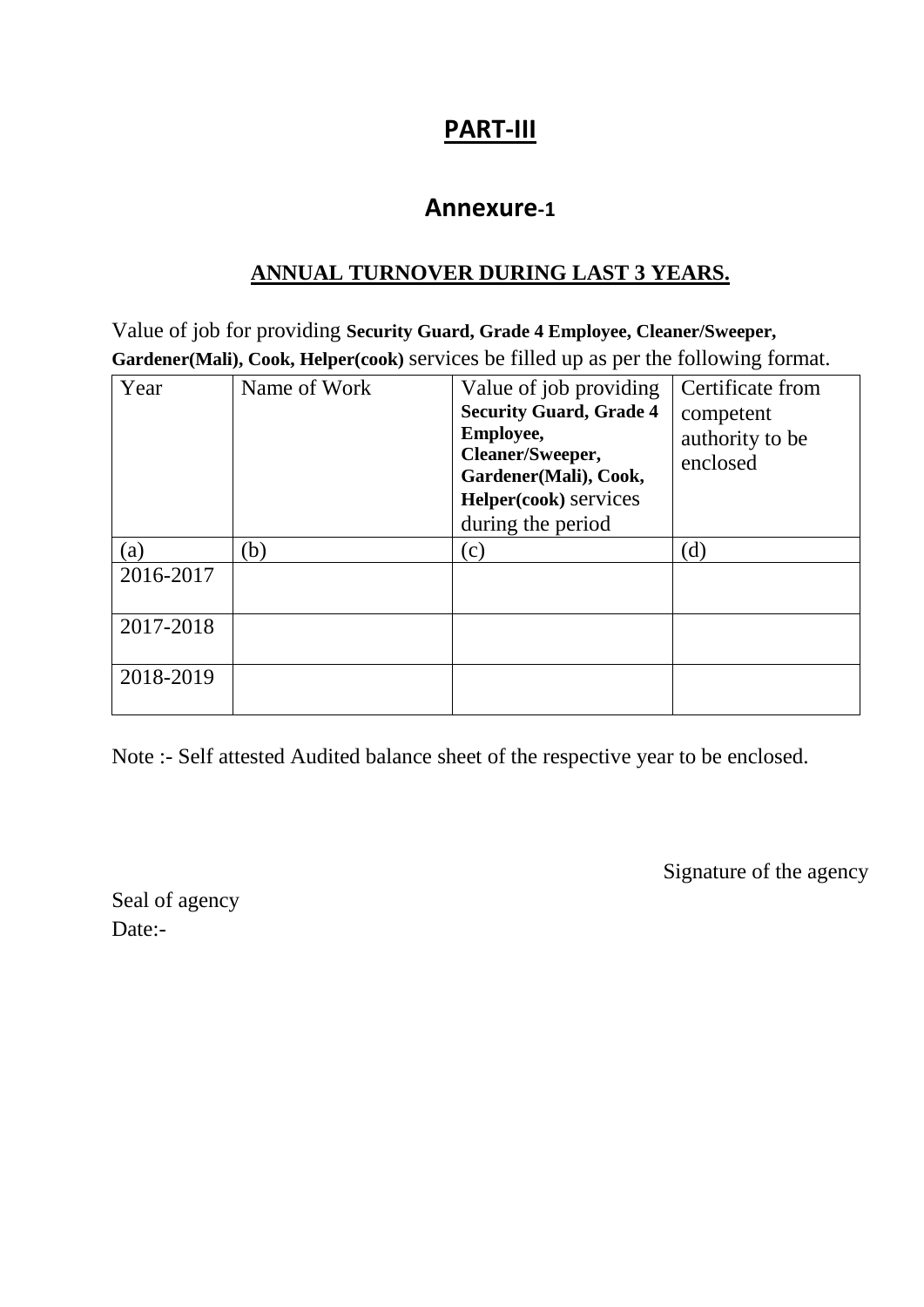#### Annexure – 2

#### **DETAILS OF REGISTRATION**

|                            | Name of       | <b>Registration</b> | <b>Valid for</b> |           | Name &         |  |
|----------------------------|---------------|---------------------|------------------|-----------|----------------|--|
|                            | the           | No.                 | From             | <b>To</b> | <b>Address</b> |  |
|                            | <b>Agency</b> |                     |                  |           | of the         |  |
|                            |               |                     |                  |           | issuing        |  |
|                            |               |                     |                  |           | authority      |  |
| a) EPFO                    |               |                     |                  |           |                |  |
| b) ESIC                    |               |                     |                  |           |                |  |
| c) PAN                     |               |                     |                  |           |                |  |
| (d) GSTIN                  |               |                     |                  |           |                |  |
| d) Private                 |               |                     |                  |           |                |  |
| <b>Security</b>            |               |                     |                  |           |                |  |
| <b>Service</b>             |               |                     |                  |           |                |  |
| <b>Registration</b>        |               |                     |                  |           |                |  |
| <b>Certificate(PASARA)</b> |               |                     |                  |           |                |  |

Self-attested copy of EPF & ESI Registration valid for year to be enclosed**.**

**Signature of Bidder/Tenderer**

**Seal of the agency**

**Date**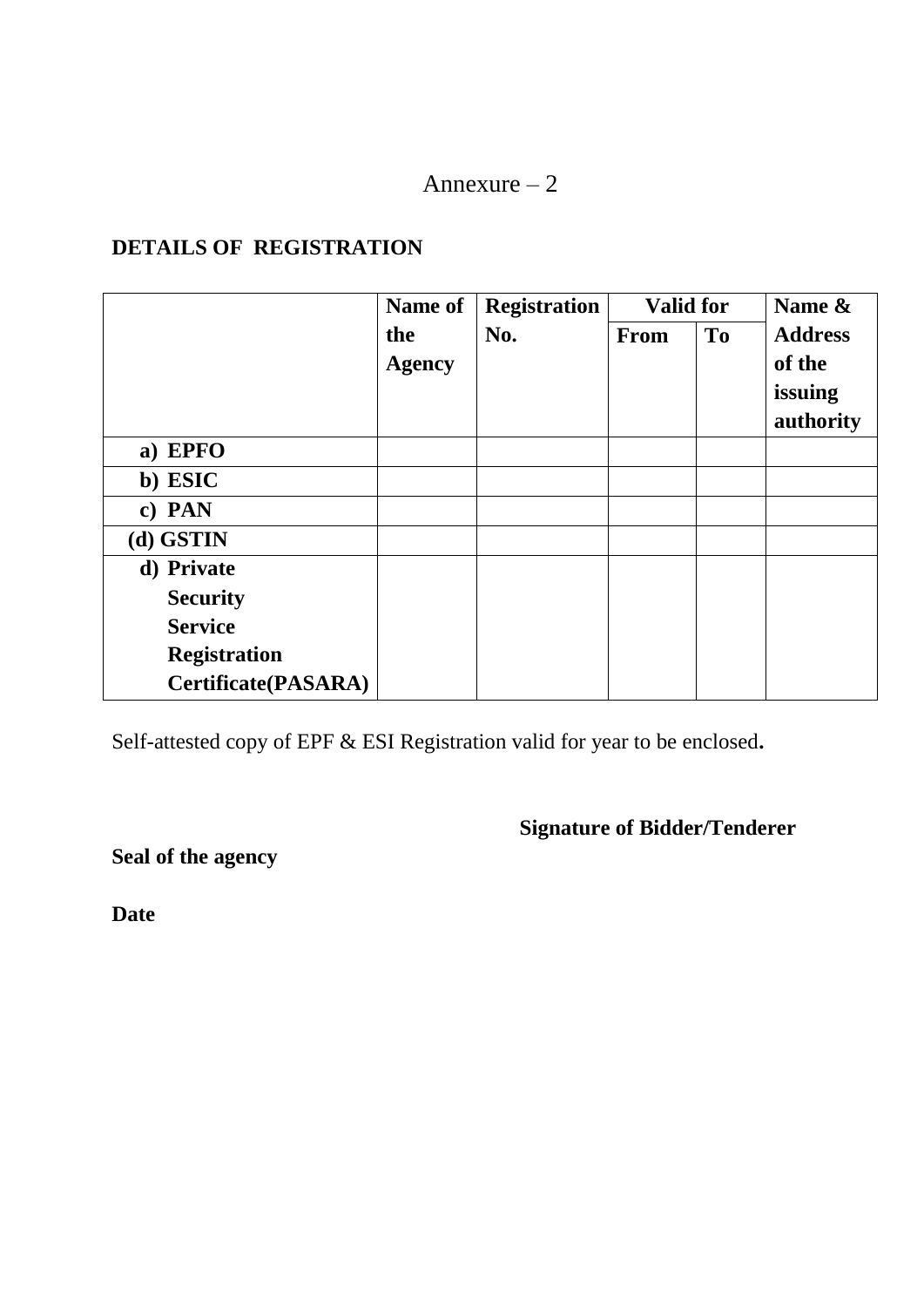## **Annexure -3**

# **Form of Solvency Certificate from a Scheduled Bank**

This is to certify that to the best of our knowledge and information M/s/Sri ……………………………………………………………………………..having marginally noted address, a customer of our Bank are/is respectable and can be treated as good for any (Rupees ……………………………………………………………….)

This certificate is issued without any guarantee or responsibility on the Bank of any of the officers.

> (Signature) For the Bank

Note : In case of partnership firm, certificate to include names of all partners as recorded with the Bank.

In case of Public/Pvt. Company, certificate to include name of COMPANY as recorded with the Bank

Signature of Agency with Seal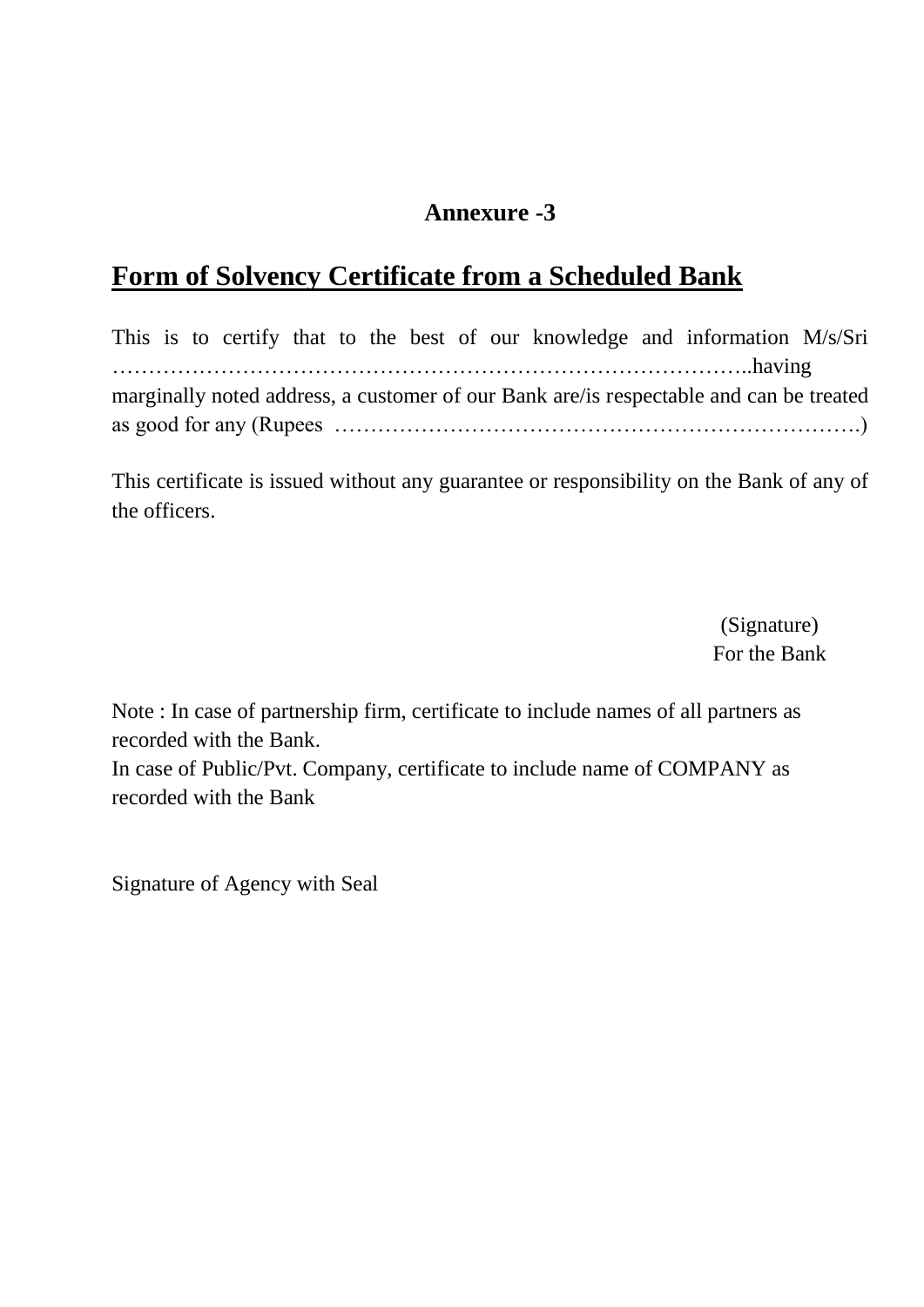## **Annexure -4**

## **DETAILS OF GSTIN REGISTRATION**

|                | Name of the agency        | $\bullet$ |
|----------------|---------------------------|-----------|
| $\overline{2}$ | <b>GSTIN Registration</b> |           |
|                | No.                       |           |
| 3              | Valid for Name &          |           |
|                | Address of the            |           |
|                | Issuing authority         |           |
|                |                           |           |

Self-attested copy of GSTIN Registration valid for year to be enclosed.

Signature of the Agency

Seal of the Agency

Date: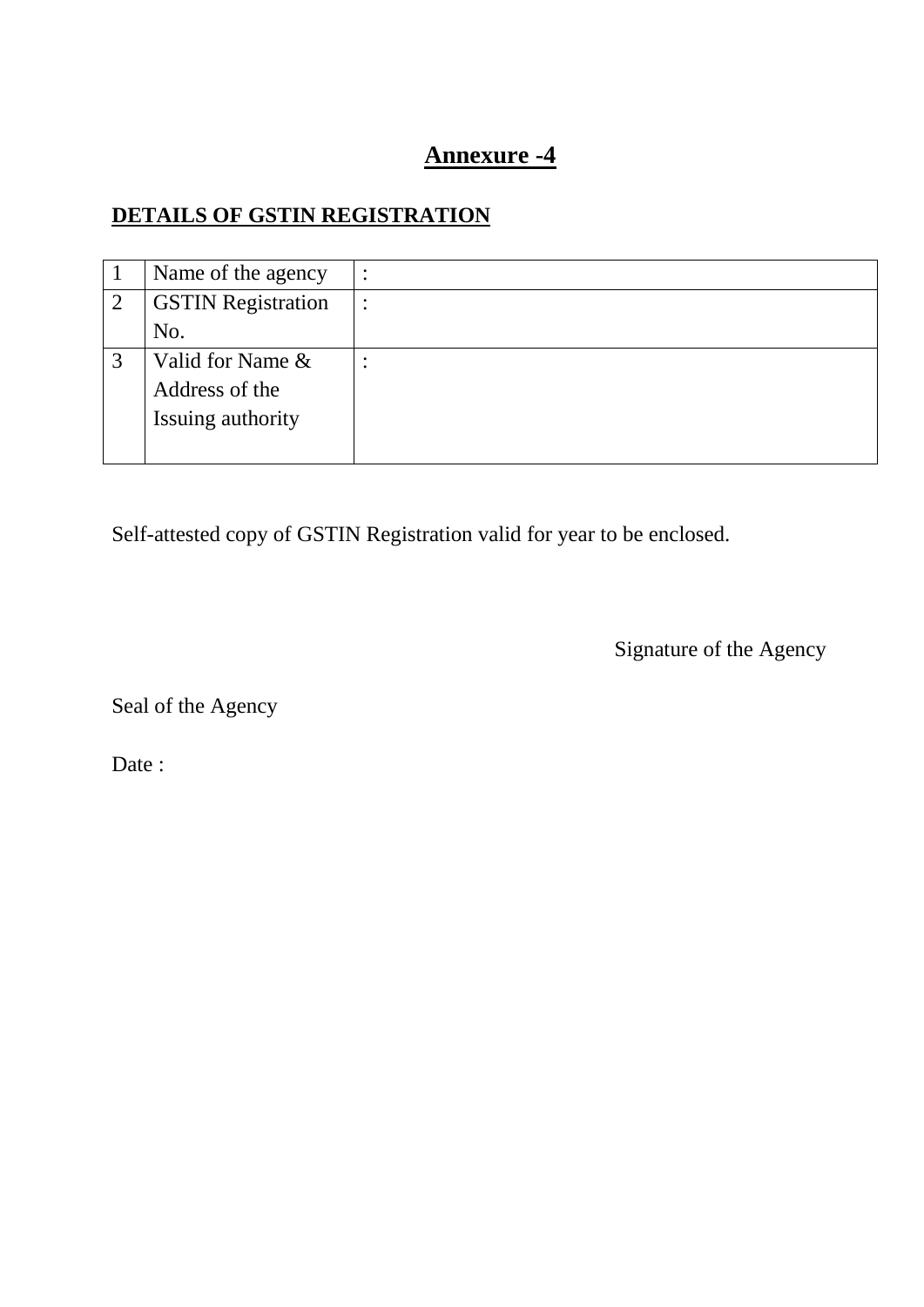## **Annexure -5**

# **Profile of the Tendering Company/FIRM**

The Security Companies are required to furnish the following information along with the Technical Bid of the Tender.

| 1.  | Name of the Tendering Agency      |  |
|-----|-----------------------------------|--|
| 2.  | <b>Postal Address</b>             |  |
| 3.  | Name of the Contact Person (s)    |  |
|     | with address                      |  |
| 4.  | Name, Designation and address     |  |
|     | of the person(s) authorized to    |  |
|     | sign on behalf of and             |  |
|     | responsible to the bidding        |  |
|     | tendering agency (herein after    |  |
|     | referred as bidder)               |  |
| 5.  | Whether the firm is private or    |  |
|     | public limited (Attested copies   |  |
|     | of Articles of Association,       |  |
|     | MoA and Registration of           |  |
|     | Company to be enclosed)           |  |
| 6.  | Name of the person holding the    |  |
|     | power of attorney (attested       |  |
|     | copy of power of attorney to be   |  |
|     | enclosed)                         |  |
| 7.  | State the present nationality and |  |
|     | liabilities of the person holding |  |
|     | the power of attorney             |  |
| 8.  | Names of partners, their present  |  |
|     | nationalities with their          |  |
|     | liabilities (attested copy of     |  |
|     | partnership deed to be            |  |
|     | enclosed)                         |  |
| 9.  | Names & address of the            |  |
|     | tendering agency                  |  |
| 10. | Telegraphic address of the        |  |
|     | tendering agency                  |  |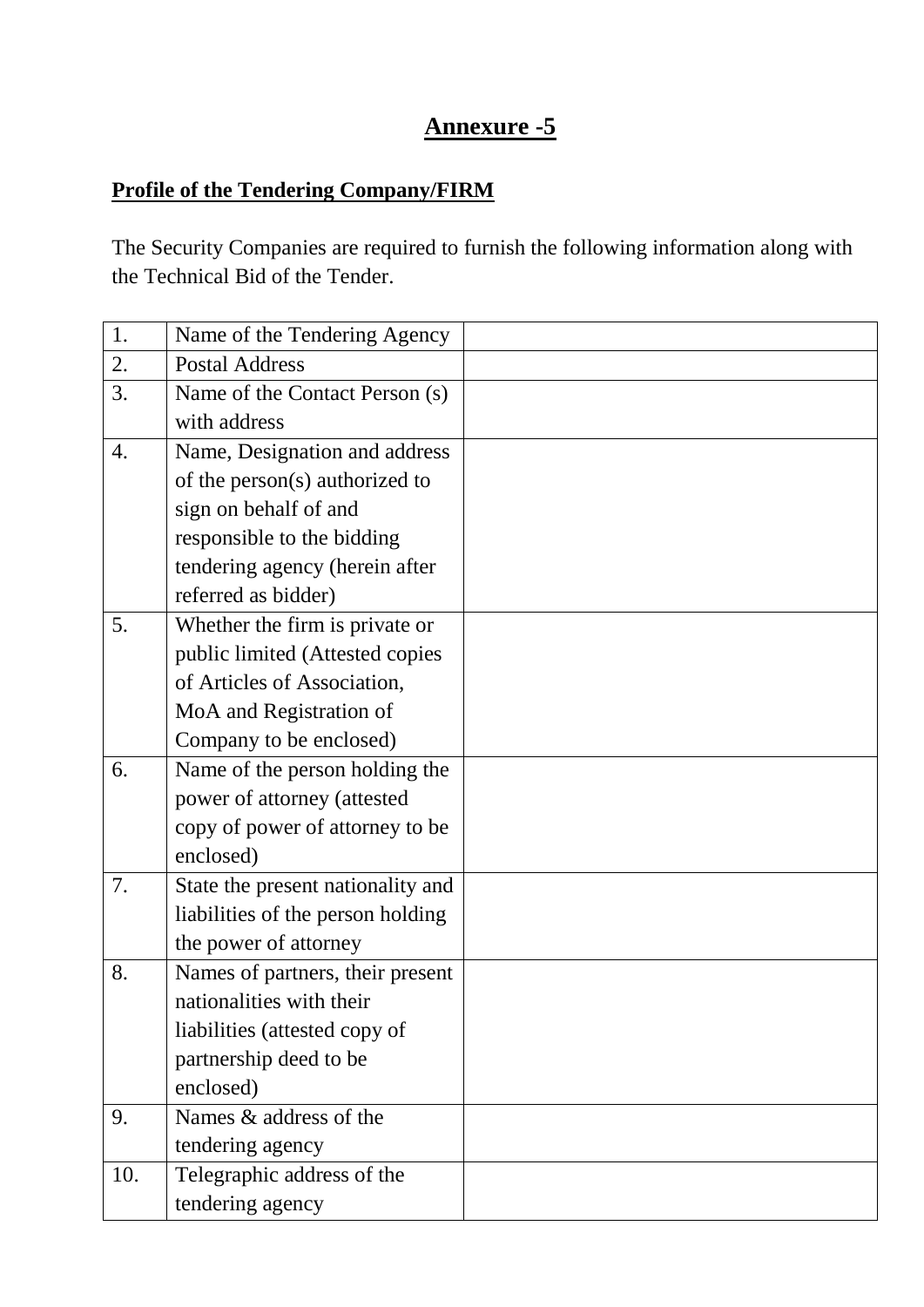| 11. | Telephone No. registered in the       |  |
|-----|---------------------------------------|--|
|     | name of the tendering agency          |  |
|     | (A copy of the latest bill paid is    |  |
|     | to be enclosed)                       |  |
| 12. | Fax No. of the Tendering              |  |
|     | Agency(If available)                  |  |
| 13. | Valid Email Address of the            |  |
|     | <b>Tendering Agency</b>               |  |
| 14  | Website address, if any               |  |
|     | Specimen Signatures of the Contractor |  |
| 15. | Place of Headquarters of the          |  |
|     | <b>Tendering Agency</b>               |  |
| 16  | Local (Dhanbad) Jharkhand             |  |
|     | <b>Branch office Address</b>          |  |
| 17  | Date of Establishment                 |  |
| 18  | Date of registration of the           |  |
|     | Tendering Agency with                 |  |
|     | Government and Registration           |  |
|     | No. (a certified copy is to be        |  |
|     | attached with the tender              |  |
|     | document)                             |  |
| 19  | Profile and detailed Set-up of        |  |
|     | the Tendering Agency: The             |  |
|     | brochure, booklet etc. of the         |  |
|     | Company, if available should          |  |
|     | be attached.                          |  |
| 20  | List of equipment available           |  |
|     | with the Tendering Agency to          |  |
|     | undertake the security job.           |  |

# 21. Total No. of regular staff employed by the Tendering Agency:

| Regular          |                           | No. of Officers | Non Officers              |  |  |
|------------------|---------------------------|-----------------|---------------------------|--|--|
| <b>Employees</b> | Ex-Servicemen   Civilians |                 | Ex-Servicemen   Civilians |  |  |
|                  |                           |                 |                           |  |  |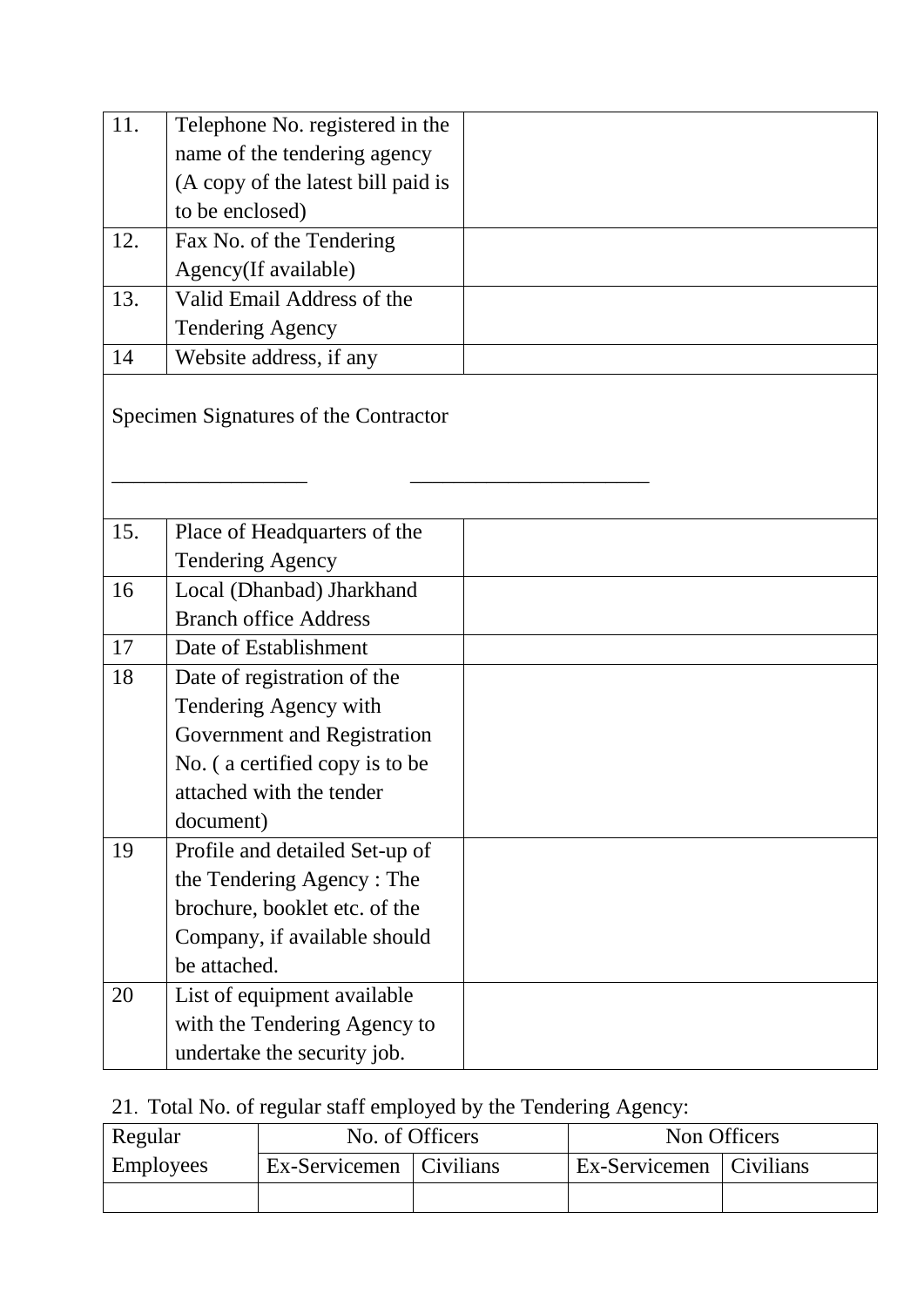22. Names and qualifications (Including professional qualifications) and experience of senior Executives, Advisers and (Consultants of the Tendering Agency)

| Sl. No. | Name | Position | Qualification | Experience |  |
|---------|------|----------|---------------|------------|--|
|         |      |          |               |            |  |

23. Financial Turnover of the Tendering Agency for the past three years :

| Year      | Amount (in lakhs) |
|-----------|-------------------|
| 2016-2017 |                   |
| 2017-2018 |                   |
| 2018-2019 |                   |

(Please attach the attested copies of the proof of annual turnover for the financial year)

- 24. Addresses with Telephone numbers of the Regional Offices of the Tendering Agency in India.
- 25. Give the details of major contracts handled by the Tendering Agency in the past five years in the following format:

| S1. No. | details                   | Amount of | Telephone No., Duration of |  |
|---------|---------------------------|-----------|----------------------------|--|
|         | Customers with   Contract |           | Email, Fax etc.   Contract |  |
|         | address                   |           |                            |  |
|         |                           |           |                            |  |

- 26. Exhaustive List of Present and Past Clients: (May attach a separate list if space is insufficient)
- 27. Details of Present clients:
- 28. Any other information of the present or past in support of bidder's professional capability supported with documentary evidence:
- 29. Specimen/ Sample Signature of Contractor/ Tenderer

\_\_\_\_\_\_\_\_\_\_\_\_\_\_\_\_\_\_ \_\_\_\_\_\_\_\_\_\_\_\_\_\_\_\_\_\_\_ \_\_\_\_\_\_\_\_\_\_\_\_\_\_\_

I/We hereby declare that the statements and documents submitted with this application are correct to the best of my/our knowledge and belie. I/We hereby authorize NIT Durgapur to make any investigation to verify the correctness of the statements made and/or obtain clarifications or information on the technical and financial aspects of the applicants.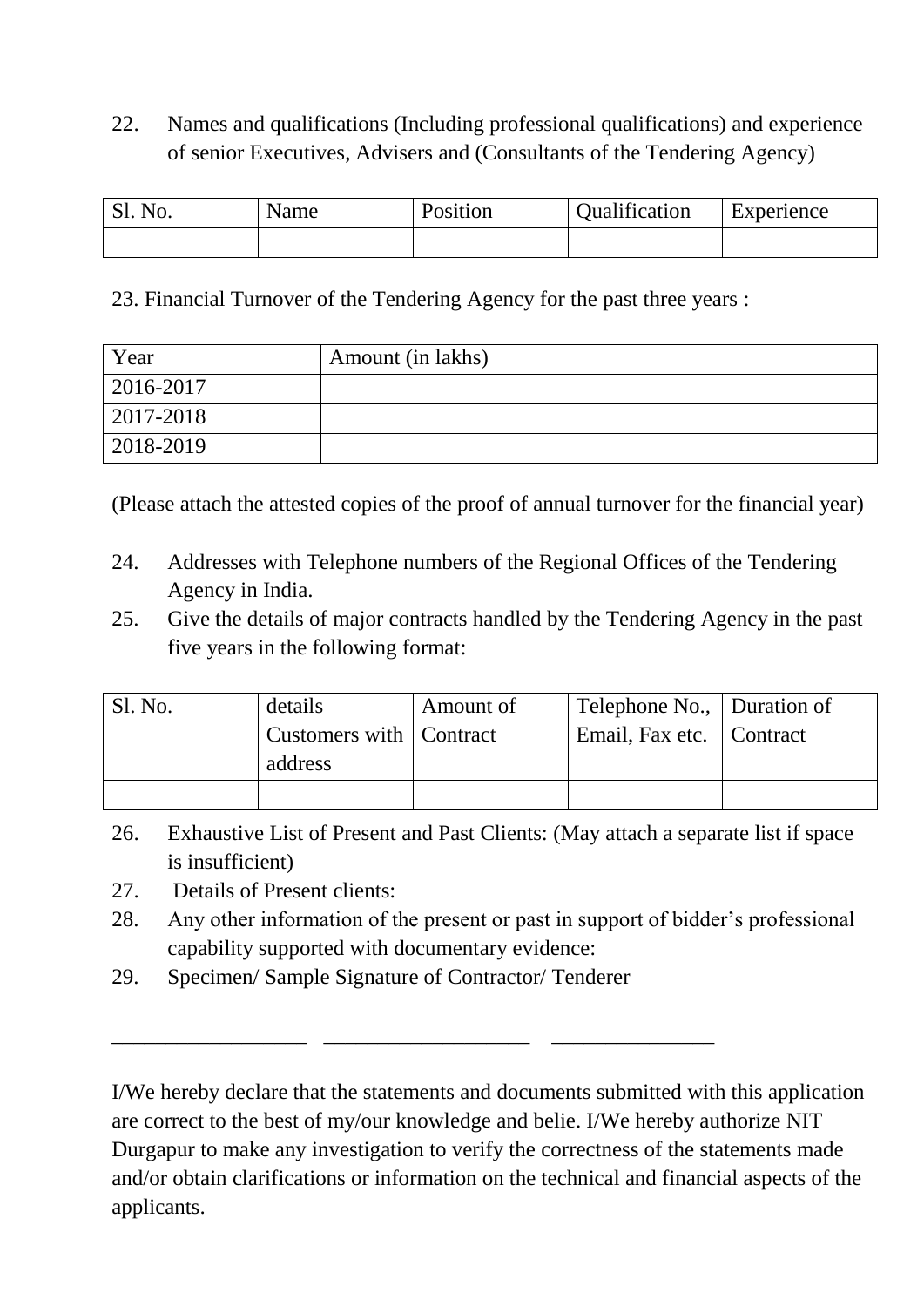Seal of the agency

Date :-

SIGNATURE OF TENDERER \_\_\_\_\_\_\_\_\_\_\_\_\_\_\_\_\_\_\_\_\_\_\_\_\_\_\_\_\_\_\_\_\_\_

NAME OF TENDERER \_\_\_\_\_\_\_\_\_\_\_\_\_\_\_\_\_\_\_\_\_\_\_\_\_\_\_\_\_\_\_\_\_\_\_\_\_\_\_\_

DESIGNATION OF TENDERER \_\_\_\_\_\_\_\_\_\_\_\_\_\_\_\_\_\_\_\_\_\_\_\_\_\_\_\_\_\_\_\_

ADDRESS \_\_\_\_\_\_\_\_\_\_\_\_\_\_\_\_\_\_\_\_\_\_\_\_\_\_\_\_\_\_\_\_\_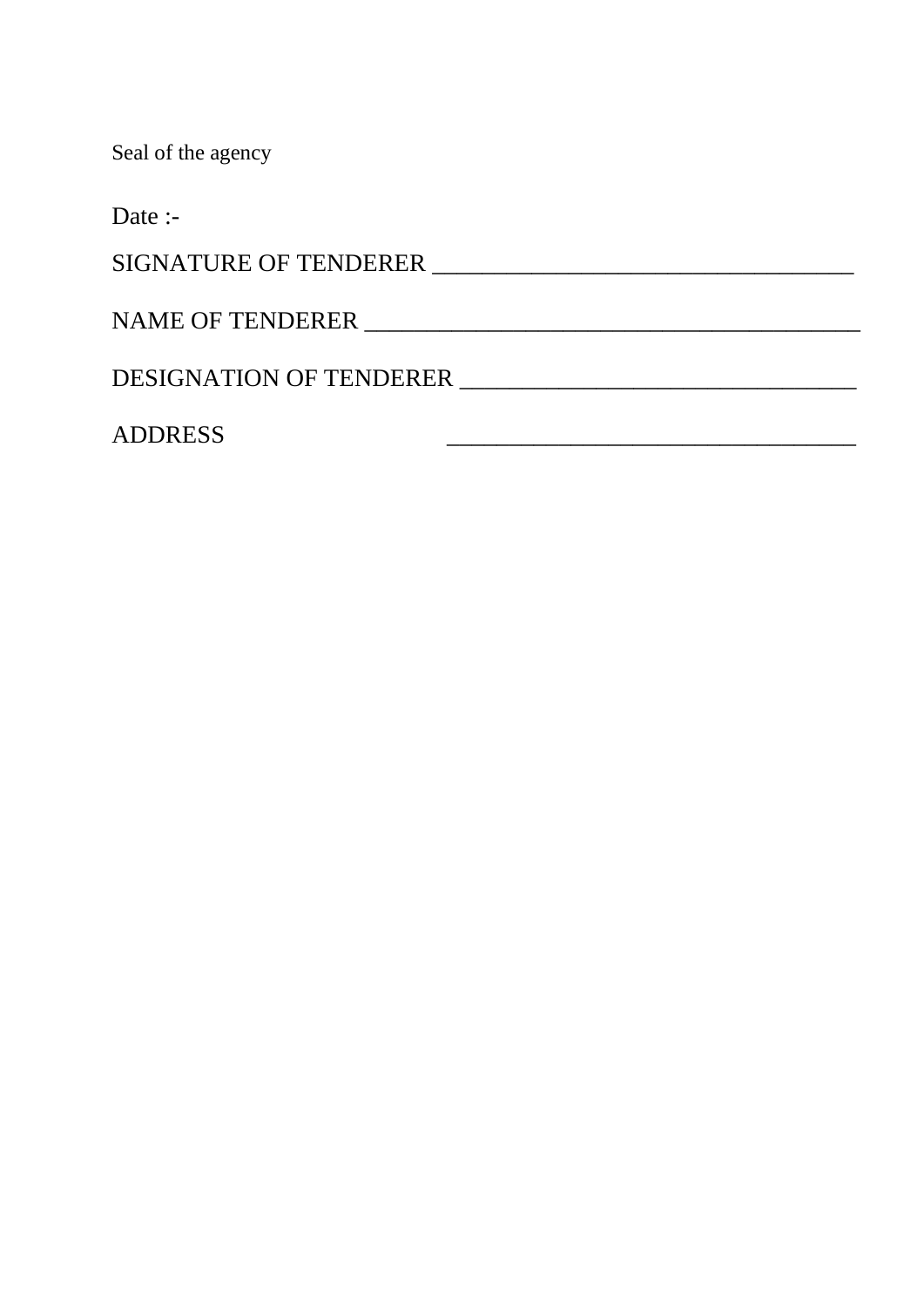#### **CHECK LIST FOR TECHNICAL BID**

(To be kept duly signed in Envelope-1)

The following documents need to be arranged/ attached in a sequence as mentioned below :-

| S1. | Description of requirement                                  | YES/           | Page | Number of     |
|-----|-------------------------------------------------------------|----------------|------|---------------|
| No. |                                                             | N <sub>O</sub> | No.  | Pages of each |
|     |                                                             |                |      | document      |
| 1.  | Cost of Tender Document if downloaded                       |                |      |               |
| 2.  | EMD Details (Rs. 50000/-)                                   |                |      |               |
| 3.  | Year wise turnover in rupees during last Three              |                |      |               |
|     | years (minimum 01 crore per year)                           |                |      |               |
| 4.  | Experience certificate: Details of previous                 |                |      |               |
|     | clients.                                                    |                |      |               |
| 5.  | Valid Labour Licence/ Registration in Labour                |                |      |               |
|     | Department of Govt. of Jharkhand/Govt. of                   |                |      |               |
|     | India                                                       |                |      |               |
| 6.  | <b>EPFO</b> Registration.                                   |                |      |               |
| 7.  | <b>ESIC</b> Registration.                                   |                |      |               |
| 8.  | Security Services (PASARA) Licence Copy                     |                |      |               |
|     | (Issued by Competent Authority)                             |                |      |               |
| 9.  | <b>Trade Licence Copy</b>                                   |                |      |               |
| 10. | Photocopy of audited balance sheet of last                  |                |      |               |
|     | Three years.                                                |                |      |               |
| 11. | <b>GSTIN Registration</b>                                   |                |      |               |
| 12. | Photocopy of PAN Card                                       |                |      |               |
| 13. | <b>Financial Solvency Certificate</b>                       |                |      |               |
| 14. | Photocopy of Latest Income Tax Return.                      |                |      |               |
| 15. | Details of Company Profiles.                                |                |      |               |
| 17. | Copy of partnership deed / MOA of Company                   |                |      |               |
|     | (if any)                                                    |                |      |               |
| 18. | Power of Attorney (if any)                                  |                |      |               |
| 19. | List of authorised signatories with specimen                |                |      |               |
|     | signature (if any).                                         |                |      |               |
| 20. | Proof of present address (if any)                           |                |      |               |
| 21. | Original Affidavit from Notary Public/1 <sup>st</sup> Class |                |      |               |
|     | Magistrate for Non-black listing of Agency by               |                |      |               |
|     | the Govt., Semi Govt/ PSU                                   |                |      |               |
| 22. | ISO 9001:2015 and OHSAS 18001:2007                          |                |      |               |
|     | Registration Certificate. (Desirable)                       |                |      |               |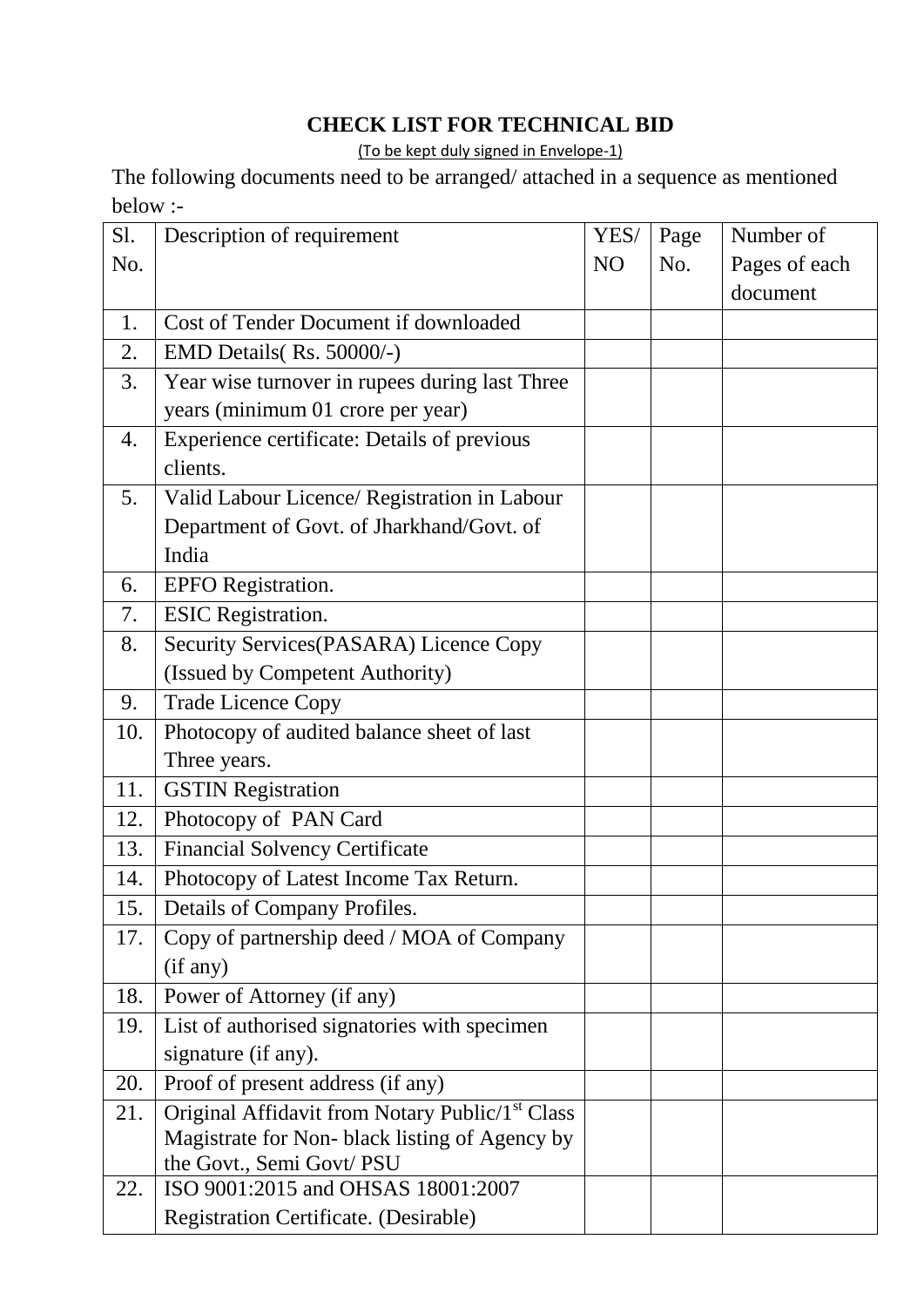#### (To be kept duly signed in Envelope – 2 Financial Bid)

#### FINANCIAL BID

- 1. Name of the registered firm/agency :
- 2. Address of the firm/agency : (With Tel. no. Fax & E-mail) Name & Address of the Proprietor /Partner/Director :
- 3. Contact Person(s) (With mobile no.) :

| SI.<br>No.     | <b>Particular</b>           | Percen<br>tage | <b>Security</b><br>Guard | <b>Fourth</b><br>Grade<br><b>Employee</b> | <b>Sweep</b><br>er<br>(Safai<br>Karmi) | Gardn<br>er | Cook | <b>Helper</b><br>(Cook) | <b>Superv</b><br>isor |
|----------------|-----------------------------|----------------|--------------------------|-------------------------------------------|----------------------------------------|-------------|------|-------------------------|-----------------------|
| $1\,$          | Basic plus Variable         |                |                          |                                           |                                        |             |      |                         |                       |
|                | <b>Dearness Allowance</b>   |                |                          |                                           |                                        |             |      |                         |                       |
|                | (VDA)                       |                |                          |                                           |                                        |             |      |                         |                       |
| $\overline{2}$ | <b>Employee Provident</b>   |                |                          |                                           |                                        |             |      |                         |                       |
|                | Fund (EPF)                  |                |                          |                                           |                                        |             |      |                         |                       |
| 3              | <b>Employee State</b>       |                |                          |                                           |                                        |             |      |                         |                       |
|                | Insurance (ESI)             |                |                          |                                           |                                        |             |      |                         |                       |
| $\overline{4}$ | Bonus/ Other                |                |                          |                                           |                                        |             |      |                         |                       |
|                | Charges, if any             |                |                          |                                           |                                        |             |      |                         |                       |
| 5              | <b>Total</b>                |                |                          |                                           |                                        |             |      |                         |                       |
| 6              | Charges of Weekly           |                |                          |                                           |                                        |             |      |                         |                       |
|                | off/ Approved               |                |                          |                                           |                                        |             |      |                         |                       |
|                | Holidays                    |                |                          |                                           |                                        |             |      |                         |                       |
| $\overline{7}$ | <b>Total Cost Per Head</b>  |                |                          |                                           |                                        |             |      |                         |                       |
| 8              | Service Charge              |                |                          |                                           |                                        |             |      |                         |                       |
| 9              | <b>Sum Total</b>            |                |                          |                                           |                                        |             |      |                         |                       |
| 10             | GST as applicable           |                |                          |                                           |                                        |             |      |                         |                       |
| 11             | <b>Total Financial Cost</b> |                |                          |                                           |                                        |             |      |                         |                       |

Date :\_\_\_\_\_\_\_\_\_\_\_\_\_ (Signature of Authorized Signatory with date)

Name of the Firm/Agency with stamp

Place :\_\_\_\_\_\_\_\_\_\_\_\_